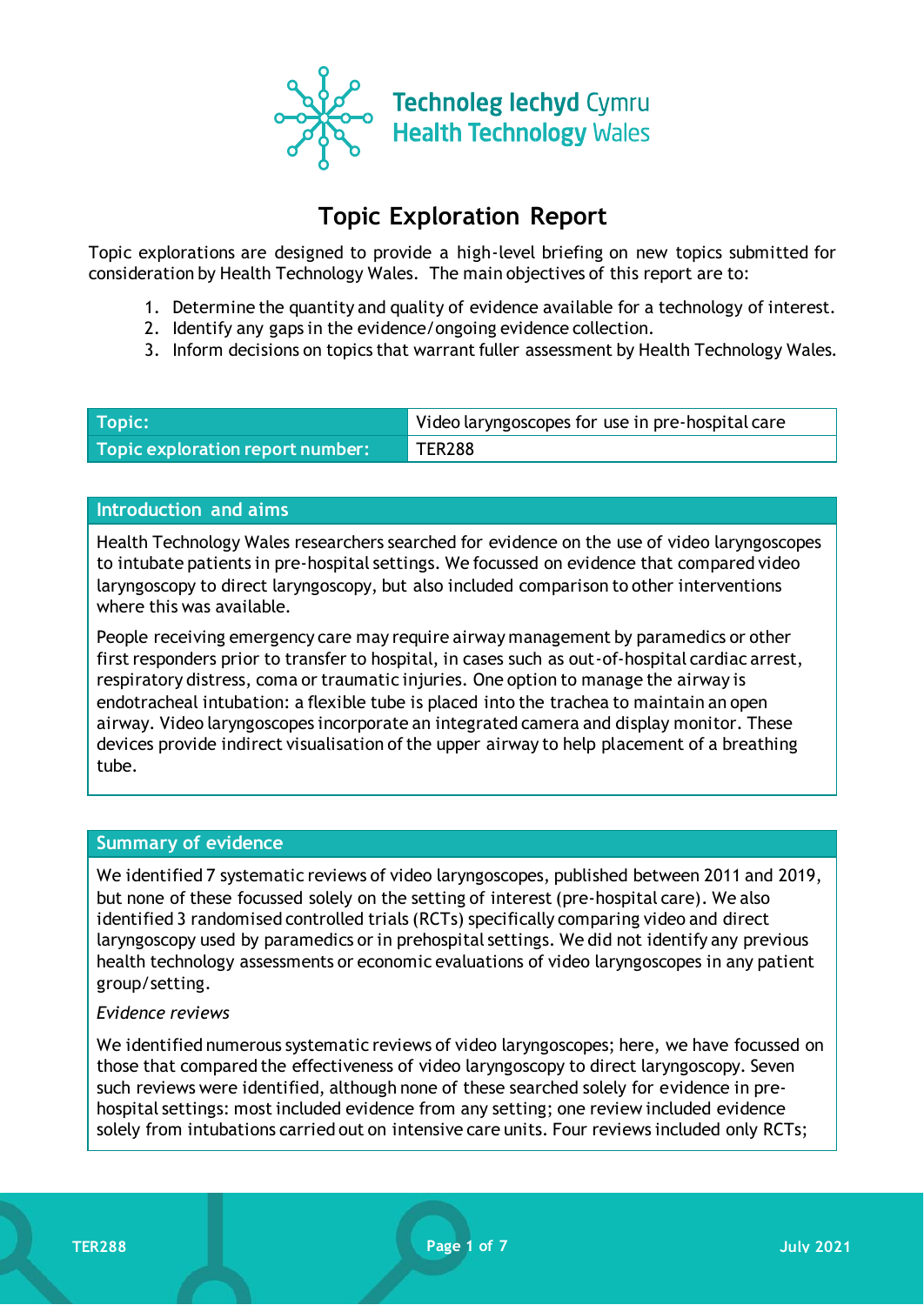the remainder included any trial design or did not specify trial designs included. One review specifically studied intubation in children.

All of the reviews reported success of intubation, in terms of number of attempts, success at first attempt or overall success. Two reviews (Hoshijima 2019; Lewis 2016) reported overall favourable outcomes with video laryngoscopy, but one review reported higher overall failure rates in children with video laryngoscopy compared to direct laryngoscopy (Sun 2014). The remaining four reviews did not find a significant difference in intubation success between video and direct laryngoscopy; however, two of these reviews carried out subgroup analysis by level of intubator experience and concluded that outcomes favoured video laryngoscopy where staff had less intubation experience.

Six reviews reported time required for intubation; again, findings were mixed: one review (Hoshijima 2019) found significantly shorter intubation times with video larngoscopy; one review specifically studying evidence in children reported longer intubation times with video laryngoscopy compared to direct laryngoscopy (Sun 2014). The remaining reviews reported no significant differences in intubation times between the two approaches, but subgroup analyses in two reviews suggest intubation times may be better with video laryngoscopy when patients have a difficult airway (Su 2011) or intubation is carried out by non-experts (Griesdale 2012). Five reviews reported improved visualisation of the glottis with video laryngoscopy over direct laryngoscopy.

In two reviews reporting mortality (Lewis 2016, Huang 2017), no significant difference between video and direct laryngoscopy was found. Similarly, two reviews reported rates of complications (Huang 2017, Sun 2014) and found no significant difference between the interventions.

## *Primary studies*

We identified three RCTs comparing video and direct laryngoscopy used in pre-hospital care deployed from ground or air ambulances. Two studies reported similar outcomes between video and direct laryngoscopy in terms of overall intubation success (Kreutziger 2019, Ducharme 2017) and first attempt success (Ducharme 2017), but the third study reported significantly poorer success rates with video than direct laryngoscopy (Trimmel 2016). Two studies reported better visualisation of the glottis with video laryngoscopy (Kreutziger 2019, Ducharme 2017); the third reported that impaired visualisation occurred in 17.3% of intubation attempts with video laryngoscopy but did not report rates of visualisation with the direct technique (Trimmel 2016). One study reported intubation times, number of attempts and difficulty (Kreutziger 2019) and did not find any signification difference between the two techniques for any of these outcomes.

## **Areas of uncertainty**

Manikin and cadaveric studies are a common method of measuring the effectiveness of laryngoscopy outcomes such as success/failure rates and time to intubation. It is unclear if there are some measurements where trials of this type offer advantages over measuring effectiveness in real clinical scenarios, bearing in mind the difficulties of carrying out an RCT in emergency care scenarios.

Evidence comparing video and direct laryngoscopy is available from a range of settings in addition to emergency care. It is unclear whether it is appropriate to extrapolate evidence of effectiveness from other settings, and if so, if there are some outcomes for which this is more appropriate than others.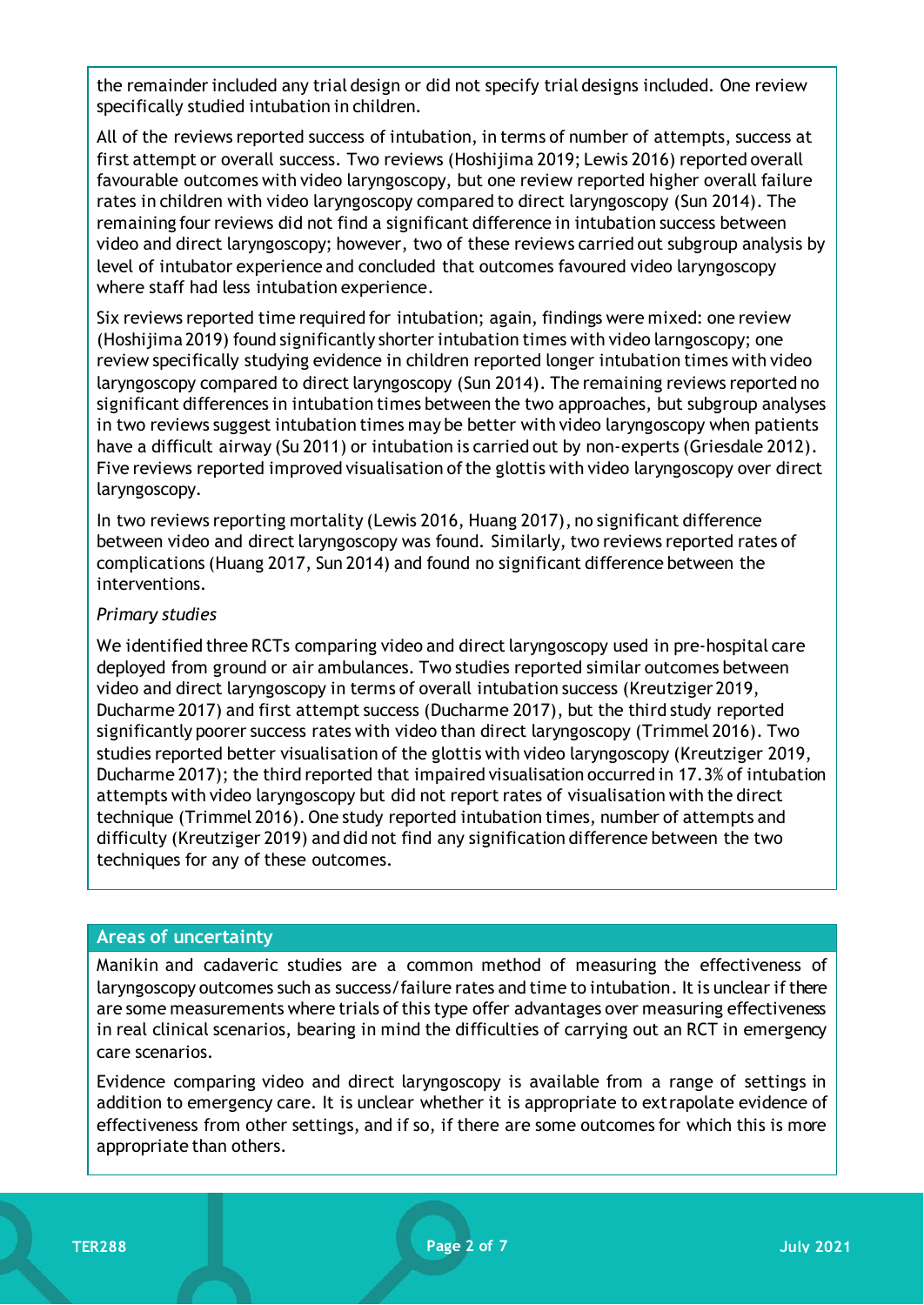We identified several different models of video laryngoscope reported in the published evidence. It is not clear if all these specific devices are relevant to clinical practice in Wales, or whether conclusions on the effectiveness of different individual devices can be drawn based on the available evidence.

#### **Conclusions**

Video laryngoscopy has not been the subject of a recent health technology assessment by any other organisation. We identified numerous systematic reviews and controlled trials on this topic, the findings of which vary in terms of conclusions about the benefit of video laryngoscopes over direct laryngoscopes. This evidence also varied in terms of the population and setting considered. Three RCTs comparing video and direct laryngoscopes for intubation in specifically pre-hospital settings also draw mixed conclusions about the relative effectiveness of the two techniques. Further detailed evidence review would be required to determine the effectiveness of video laryngoscopy in the exact scenario of interest.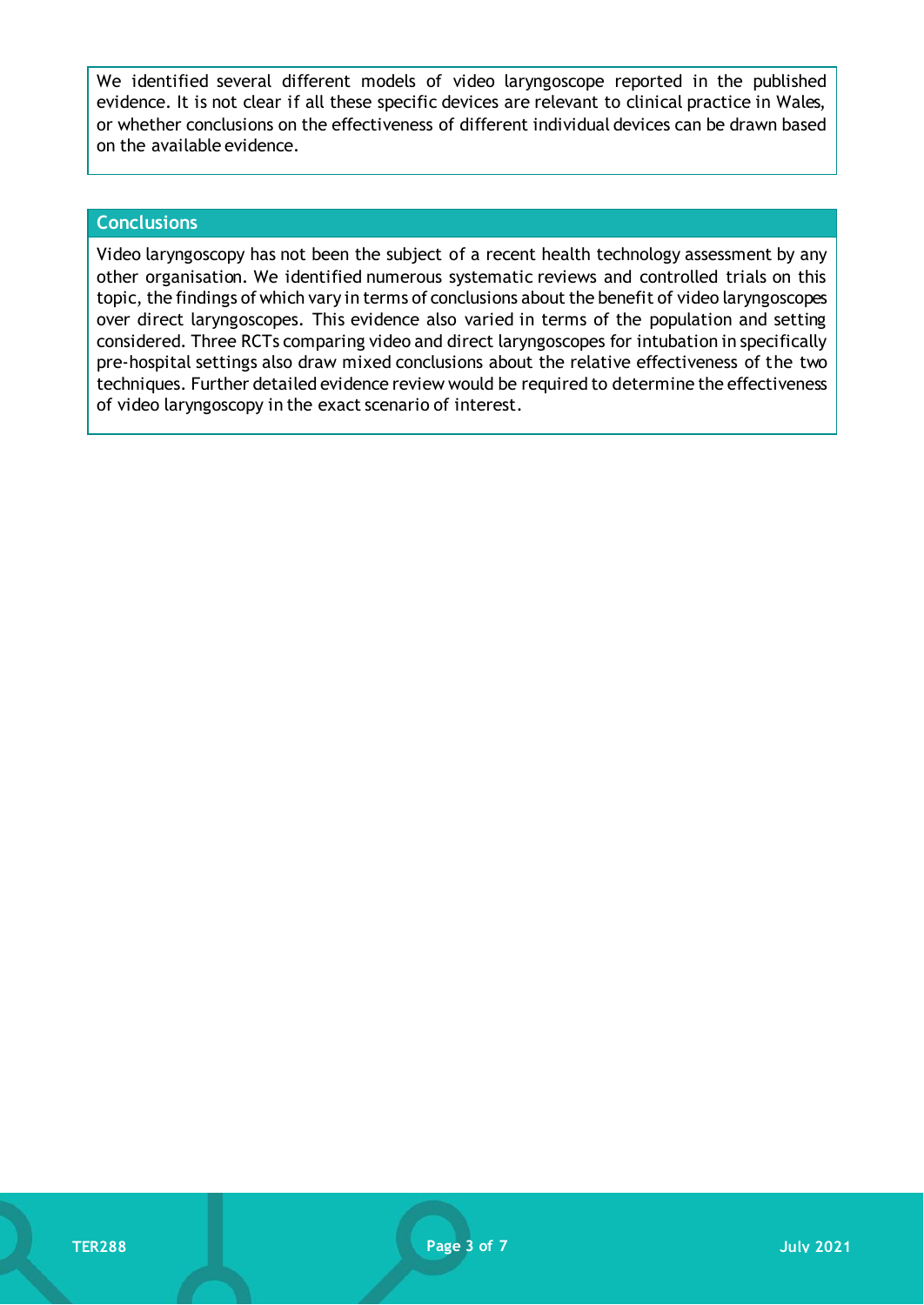# **Brief literature search results**

| <b>Resource</b>                               | <b>Results</b>                                                                                                                                                                                                                                                                                                                                                                                                                                                                                                                                                                                                                                                                                                                                                                                                                                                                                                                          |
|-----------------------------------------------|-----------------------------------------------------------------------------------------------------------------------------------------------------------------------------------------------------------------------------------------------------------------------------------------------------------------------------------------------------------------------------------------------------------------------------------------------------------------------------------------------------------------------------------------------------------------------------------------------------------------------------------------------------------------------------------------------------------------------------------------------------------------------------------------------------------------------------------------------------------------------------------------------------------------------------------------|
| <b>HTA</b> organisations                      |                                                                                                                                                                                                                                                                                                                                                                                                                                                                                                                                                                                                                                                                                                                                                                                                                                                                                                                                         |
| Healthcare Improvement Scotland               | We did not identify any relevant guidance or advice from this source.                                                                                                                                                                                                                                                                                                                                                                                                                                                                                                                                                                                                                                                                                                                                                                                                                                                                   |
| Health Technology Assessment Group            | We did not identify any relevant guidance or advice from this source.                                                                                                                                                                                                                                                                                                                                                                                                                                                                                                                                                                                                                                                                                                                                                                                                                                                                   |
| Health Information and Quality Authority      | We did not identify any relevant guidance or advice from this source.                                                                                                                                                                                                                                                                                                                                                                                                                                                                                                                                                                                                                                                                                                                                                                                                                                                                   |
| <b>EUnetHTA</b>                               | We did not identify any relevant guidance or advice from this source.                                                                                                                                                                                                                                                                                                                                                                                                                                                                                                                                                                                                                                                                                                                                                                                                                                                                   |
| International HTA Database                    | We identified one evidence review of potential relevance registered on this database, but this was published in<br>2004 and the original report could not be located. Other more recent sources are likely to be more relevant.                                                                                                                                                                                                                                                                                                                                                                                                                                                                                                                                                                                                                                                                                                         |
| UK guidelines and guidance                    |                                                                                                                                                                                                                                                                                                                                                                                                                                                                                                                                                                                                                                                                                                                                                                                                                                                                                                                                         |
| <b>SIGN</b>                                   | We did not identify any relevant guidance or advice from this source.                                                                                                                                                                                                                                                                                                                                                                                                                                                                                                                                                                                                                                                                                                                                                                                                                                                                   |
| <b>NICE</b>                                   | Video laryngoscopes to help intubation in people with difficult airways. Medtech innovation briefing [MIB167].<br>Published: 19 December 2018. https://www.nice.org.uk/advice/mib167                                                                                                                                                                                                                                                                                                                                                                                                                                                                                                                                                                                                                                                                                                                                                    |
| Secondary literature and economic evaluations |                                                                                                                                                                                                                                                                                                                                                                                                                                                                                                                                                                                                                                                                                                                                                                                                                                                                                                                                         |
| https://www.tripdatabase.com/                 | Griesdale DE, Liu D, McKinney J, et al. (2012). Glidescope® video-laryngoscopy versus direct laryngoscopy<br>for endotracheal intubation: a systematic review and meta-analysis. Can J Anaesth. 59(1): 41-52. doi:<br>10.1007/s12630-011-9620-5<br>Huang HB, Peng JM, Xu B, et al. (2017). Video Laryngoscopy for Endotracheal Intubation of Critically Ill<br>Adults: A Systemic Review and Meta-Analysis. Chest. 152(3): 510-7. doi: 10.1016/j.chest.2017.06.012<br>Sun Y, Lu Y, Huang Y, et al. (2014). Pediatric video laryngoscope versus direct laryngoscope: a meta-<br>$\bullet$<br>analysis of randomized controlled trials. Paediatr Anaesth. 24(10): 1056-65. doi: 10.1111/pan.12458<br>Savino PB, Reichelderfer S, Mercer MP, et al. (2017). Direct Versus Video Laryngoscopy for Prehospital<br>$\bullet$<br>Intubation: A Systematic Review and Meta-analysis. Acad Emerg Med. 24(8): 1018-26. doi:<br>10.1111/acem.13193 |
| Cochrane library                              | Lewis SR, Butler AR, Parker J, et al. (2016). Videolaryngoscopy versus direct laryngoscopy for adult patients<br>Database<br>tracheal<br>intubation.<br>Cochrane<br>Syst<br>Rev.<br>$11(11):$ Cd011136.<br>requiring<br>doi:<br>10.1002/14651858.CD011136.pub2                                                                                                                                                                                                                                                                                                                                                                                                                                                                                                                                                                                                                                                                          |
| <b>Medline</b>                                | Hoshijima H, Mihara T, Denawa Y, et al. (2019). Airtraq® is superior to the Macintosh laryngoscope for<br>tracheal intubation: Systematic review with trial sequential analysis. Am J Emerg Med. 37(7): 1367-8. doi:<br>10.1016/j.ajem.2018.12.018<br>Su YC, Chen CC, Lee YK, et al. (2011). Comparison of video laryngoscopes with direct laryngoscopy for<br>$\bullet$<br>tracheal intubation: a meta-analysis of randomised trials. Eur J Anaesthesiol. 28(11): 788-95. doi:<br>10.1097/EJA.0b013e32834a34f3                                                                                                                                                                                                                                                                                                                                                                                                                         |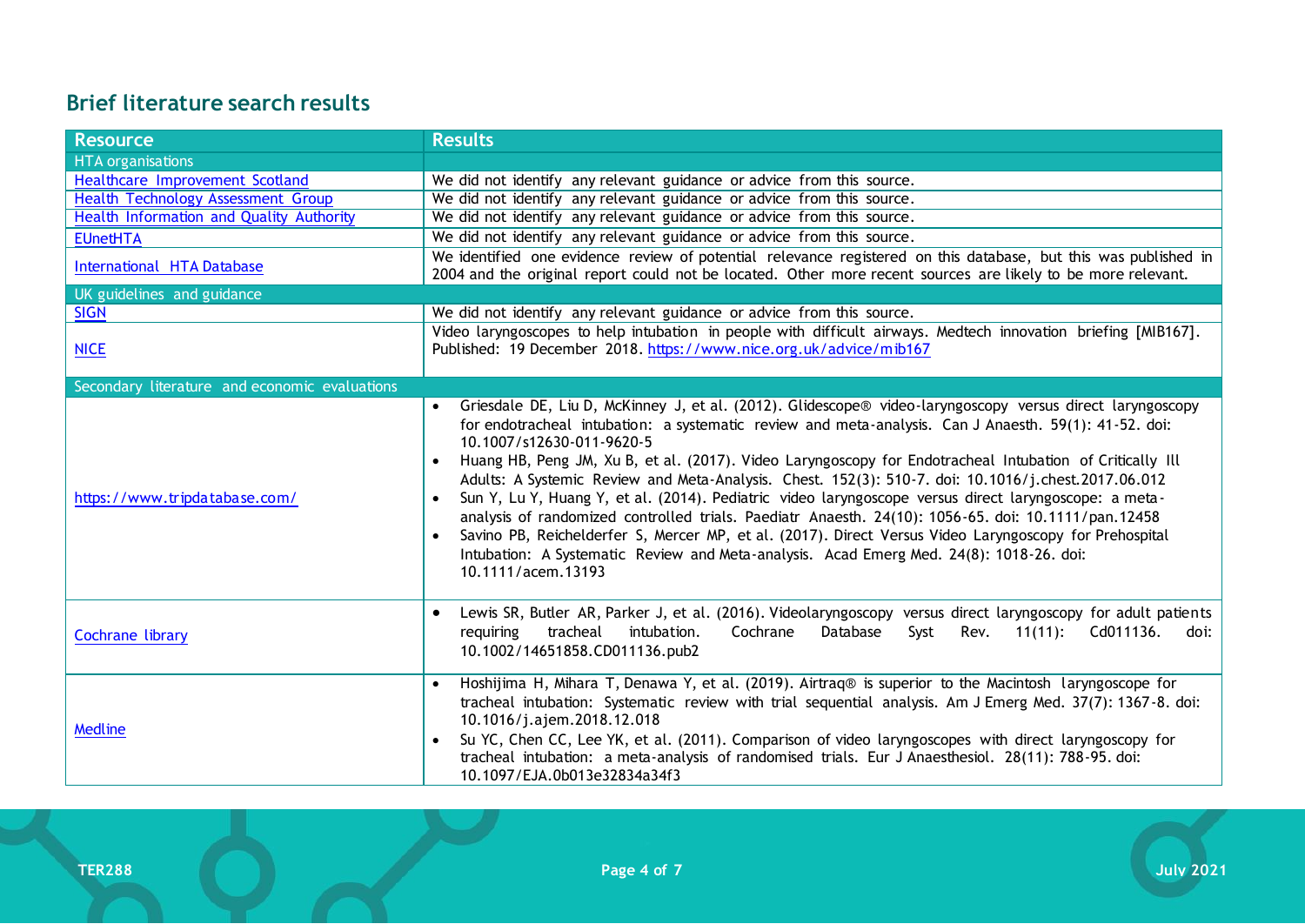| Primary studies                                                                                                                                                                                               |                                                                                                                                                                                                                                                                                                                                                                                                                                                                                                                                                                                                                                                                                                                                                                                                                                                                                                                                                                                                                                                                                                                                                                                                                                                                                                                                        |  |
|---------------------------------------------------------------------------------------------------------------------------------------------------------------------------------------------------------------|----------------------------------------------------------------------------------------------------------------------------------------------------------------------------------------------------------------------------------------------------------------------------------------------------------------------------------------------------------------------------------------------------------------------------------------------------------------------------------------------------------------------------------------------------------------------------------------------------------------------------------------------------------------------------------------------------------------------------------------------------------------------------------------------------------------------------------------------------------------------------------------------------------------------------------------------------------------------------------------------------------------------------------------------------------------------------------------------------------------------------------------------------------------------------------------------------------------------------------------------------------------------------------------------------------------------------------------|--|
| https://www.tripdatabase.com/                                                                                                                                                                                 | We did not identify any additional studies from this source.                                                                                                                                                                                                                                                                                                                                                                                                                                                                                                                                                                                                                                                                                                                                                                                                                                                                                                                                                                                                                                                                                                                                                                                                                                                                           |  |
| <b>Medline</b>                                                                                                                                                                                                | Ducharme S, Kramer B, Gelbart D, et al. (2017). A pilot, prospective, randomized trial of video versus<br>direct laryngoscopy for paramedic endotracheal intubation. Resuscitation. 114: 121-6. doi:<br>10.1016/j.resuscitation.2017.03.022<br>Kreutziger J, Hornung S, Harrer C, et al. (2019). Comparing the McGrath Mac Video Laryngoscope and<br>Direct Laryngoscopy for Prehospital Emergency Intubation in Air Rescue Patients: A Multicenter,<br>Randomized, Controlled Trial. Crit Care Med. 47(10): 1362-70. doi: 10.1097/ccm.0000000000003918<br>• Ozgul U, Erdil FA, Erdogan MA, et al. (2019). Comparison of videolaryngoscope-guided versus standard<br>digital insertion techniques of the ProSeal™ laryngeal mask airway: a prospective randomized study. BMC<br>Anesthesiol. 19(1): 244. doi: 10.1186/s12871-019-0915-3<br>Trimmel H, Kreutziger J, Fitzka R, et al. (2016). Use of the GlideScope Ranger Video Laryngoscope for<br>Emergency Intubation in the Prehospital Setting: A Randomized Control Trial. Crit Care Med. 44(7): e470-6.<br>doi: 10.1097/ccm.0000000000001669                                                                                                                                                                                                                                    |  |
| Ongoing primary or secondary research                                                                                                                                                                         |                                                                                                                                                                                                                                                                                                                                                                                                                                                                                                                                                                                                                                                                                                                                                                                                                                                                                                                                                                                                                                                                                                                                                                                                                                                                                                                                        |  |
| <b>PROSPERO database</b><br>Check for recent systematic review protocols.                                                                                                                                     | Given the size of the existing evidence base, we did not search for ongoing secondary research.                                                                                                                                                                                                                                                                                                                                                                                                                                                                                                                                                                                                                                                                                                                                                                                                                                                                                                                                                                                                                                                                                                                                                                                                                                        |  |
| Clinicaltrials.gov<br>Only include if insufficient secondary evidence<br>and primary studies found. Check for ongoing<br>studies that have recently closed or are due to<br>complete in the next 6-12 months. | Given the size of the existing evidence base, we did not search for ongoing primary research.                                                                                                                                                                                                                                                                                                                                                                                                                                                                                                                                                                                                                                                                                                                                                                                                                                                                                                                                                                                                                                                                                                                                                                                                                                          |  |
| Other                                                                                                                                                                                                         |                                                                                                                                                                                                                                                                                                                                                                                                                                                                                                                                                                                                                                                                                                                                                                                                                                                                                                                                                                                                                                                                                                                                                                                                                                                                                                                                        |  |
| Evidence provided by the topic proposer                                                                                                                                                                       | Resuscitation Council UK. Adult advanced life support Guidelines. 2021.<br>https://www.resus.org.uk/library/2021-resuscitation-guidelines/adult-advanced-life-support-guidelines<br>Benger JR, Kirby K, Black S, et al. (2018). Effect of a Strategy of a Supraglottic Airway Device vs Tracheal<br>Intubation During Out-of-Hospital Cardiac Arrest on Functional Outcome: The AIRWAYS-2 Randomized<br>Clinical Trial. JAMA. 320(8): 779-91. doi: 10.1001/jama.2018.11597<br>Chiang WC, Hsieh MJ, Chu HL, et al. (2018). The Effect of Successful Intubation on Patient Outcomes After<br>Out-of-Hospital Cardiac Arrest in Taipei. Ann Emerg Med. 71(3): 387-96.e2. doi:<br>10.1016/j.annemergmed.2017.08.008<br>Crewdson K, Lockey DJ, Røislien J, et al. (2017). The success of pre-hospital tracheal intubation by<br>different pre-hospital providers: a systematic literature review and meta-analysis. Crit Care. 21(1): 31.<br>doi: 10.1186/s13054-017-1603-7<br>Denninghoff KR, Nuño T, Pauls Q, et al. (2017). Prehospital Intubation is Associated with Favorable<br>Outcomes and Lower Mortality in ProTECT III. Prehospital emergency care : official journal of the National<br>Association of EMS Physicians and the National Association of State EMS Directors. 21(5): 539-44. doi:<br>10.1080/10903127.2017.1315201 |  |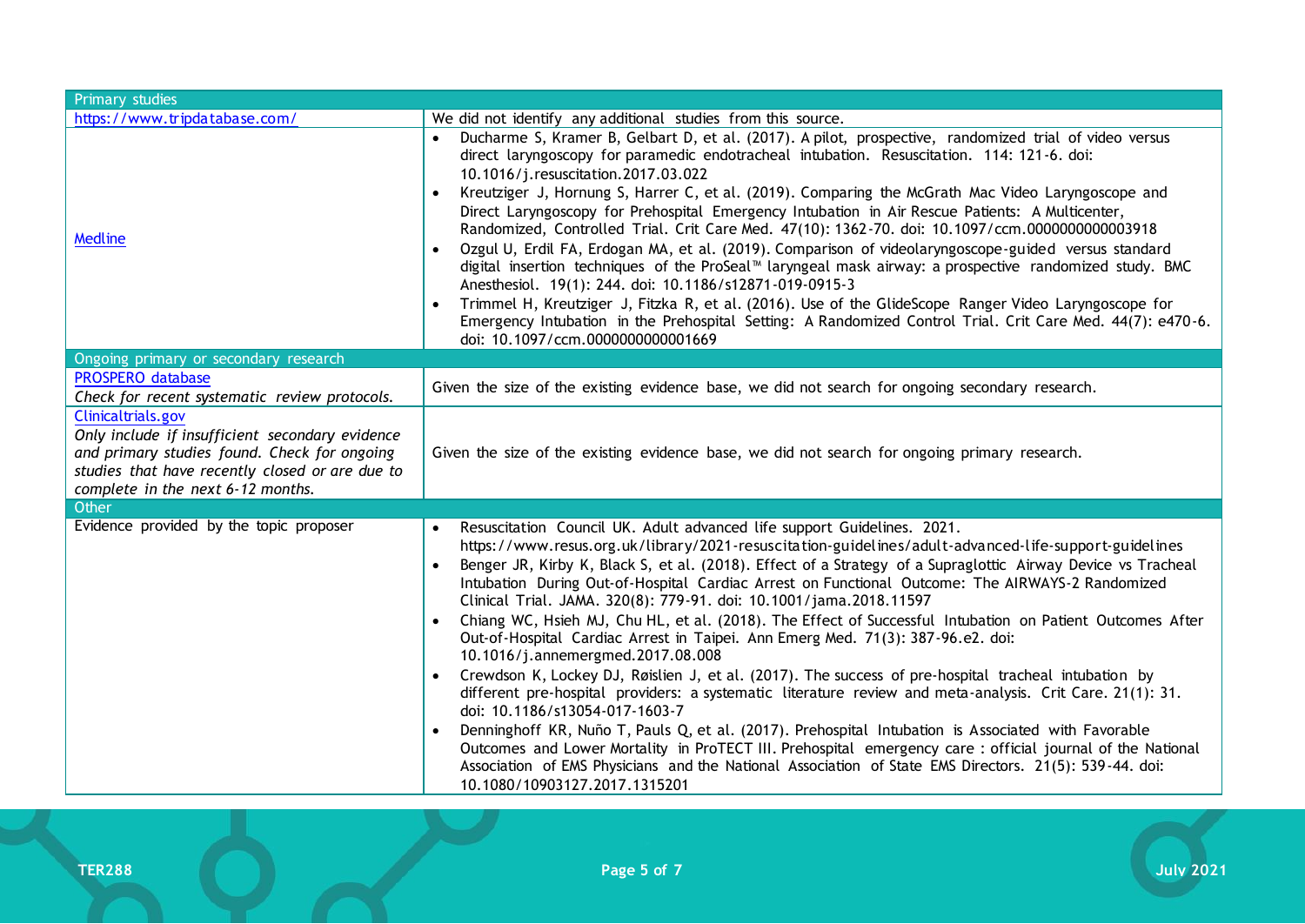| Fouche PF, Simpson PM, Bendall J, et al. (2014). Airways in Out-of-hospital Cardiac Arrest: Systematic<br>Review and Meta-analysis. Prehospital Emergency Care. 18(2): 244-56. doi: 10.3109/10903127.2013.831509<br>Fouche PF, Stein C, Simpson P, et al. (2017). Nonphysician Out-of-Hospital Rapid Sequence Intubation<br>Success and Adverse Events: A Systematic Review and Meta-Analysis. Ann Emerg Med. 70(4): 449-59.e20.<br>doi: 10.1016/j.annemergmed.2017.03.026<br>Fouche PF, Stein C, Simpson P, et al. (2018). Flight Versus Ground Out-of-hospital Rapid Sequence<br>Intubation Success: a Systematic Review and Meta-analysis. Prehospital emergency care : official journal of<br>the National Association of EMS Physicians and the National Association of State EMS Directors. 22(5): 578-<br>87. doi: 10.1080/10903127.2017.1423139<br>Gartner BA, Fehlmann C, Suppan L, et al. (2020). Effect of noninvasive ventilation on intubation risk in<br>prehospital patients with acute cardiogenic pulmonary edema: a retrospective study. European journal of<br>emergency medicine: official journal of the European Society for Emergency Medicine. 27(1): 54-8. doi:<br>10.1097/MEJ.0000000000000616<br>• Gowens P, Aitken-Fell P, Broughton W, et al. (2018). Consensus statement: a framework for safe and<br>effective intubation by paramedics. Br Paramed J. 3(1): 23-7. doi: 10.29045/14784726.2018.06.3.1.23<br>Gwinnutt CL. (2017). Should we intubate patients during cardiopulmonary resuscitation? BMJ. 357: j1772.<br>doi: 10.1136/bmj.j1772<br>Hasegawa K, Hiraide A, Chang Y, et al. (2013). Association of Prehospital Advanced Airway Management<br>With Neurologic Outcome and Survival in Patients With Out-of-Hospital Cardiac Arrest. JAMA. 309(3): 257-<br>66. doi: 10.1001/jama.2012.187612<br>Kramer-Johansen J, Wik L, Steen PA. (2006). Advanced cardiac life support before and after tracheal<br>intubation--direct measurements of quality. Resuscitation. 68(1): 61-9. doi:<br>10.1016/j.resuscitation.2005.05.020<br>Lecky F, Bryden D, Little R, et al. (2008). Emergency intubation for acutely ill and injured patients.<br>$\bullet$<br>Cochrane Database Syst Rev. 2008(2): Cd001429. doi: 10.1002/14651858.CD001429.pub2<br>Ruetzler K, Szarpak L, Smereka J, et al. (2020). Comparison of Direct and Video Laryngoscopes during<br>Different Airway Scenarios Performed by Experienced Paramedics: A Randomized Cross-Over Manikin Study.<br>Biomed Res Int. 2020: 5382739. doi: 10.1155/2020/5382739<br>Soar J, Nolan JP. (2013). Airway management in cardiopulmonary resuscitation. Curr Opin Crit Care. 19(3):<br>181-7. doi: 10.1097/MCC.0b013e328360ac5e<br>Suzuki K, Kusunoki S, Tanigawa K, et al. (2019). Comparison of three video laryngoscopes and direct<br>laryngoscopy for emergency endotracheal intubation: a retrospective cohort study. BMJ Open. 9(3):<br>e024927. doi: 10.1136/bmjopen-2018-024927<br>von Elm E, Schoettker P, Henzi I, et al. (2009). Pre-hospital tracheal intubation in patients with traumatic |                                                                                                            |
|--------------------------------------------------------------------------------------------------------------------------------------------------------------------------------------------------------------------------------------------------------------------------------------------------------------------------------------------------------------------------------------------------------------------------------------------------------------------------------------------------------------------------------------------------------------------------------------------------------------------------------------------------------------------------------------------------------------------------------------------------------------------------------------------------------------------------------------------------------------------------------------------------------------------------------------------------------------------------------------------------------------------------------------------------------------------------------------------------------------------------------------------------------------------------------------------------------------------------------------------------------------------------------------------------------------------------------------------------------------------------------------------------------------------------------------------------------------------------------------------------------------------------------------------------------------------------------------------------------------------------------------------------------------------------------------------------------------------------------------------------------------------------------------------------------------------------------------------------------------------------------------------------------------------------------------------------------------------------------------------------------------------------------------------------------------------------------------------------------------------------------------------------------------------------------------------------------------------------------------------------------------------------------------------------------------------------------------------------------------------------------------------------------------------------------------------------------------------------------------------------------------------------------------------------------------------------------------------------------------------------------------------------------------------------------------------------------------------------------------------------------------------------------------------------------------------------------------------------------------------------------------------------------------------------------------------------------------------------------------------------------------------------------------------------------------------------------------------------|------------------------------------------------------------------------------------------------------------|
|                                                                                                                                                                                                                                                                                                                                                                                                                                                                                                                                                                                                                                                                                                                                                                                                                                                                                                                                                                                                                                                                                                                                                                                                                                                                                                                                                                                                                                                                                                                                                                                                                                                                                                                                                                                                                                                                                                                                                                                                                                                                                                                                                                                                                                                                                                                                                                                                                                                                                                                                                                                                                                                                                                                                                                                                                                                                                                                                                                                                                                                                                                  |                                                                                                            |
|                                                                                                                                                                                                                                                                                                                                                                                                                                                                                                                                                                                                                                                                                                                                                                                                                                                                                                                                                                                                                                                                                                                                                                                                                                                                                                                                                                                                                                                                                                                                                                                                                                                                                                                                                                                                                                                                                                                                                                                                                                                                                                                                                                                                                                                                                                                                                                                                                                                                                                                                                                                                                                                                                                                                                                                                                                                                                                                                                                                                                                                                                                  |                                                                                                            |
|                                                                                                                                                                                                                                                                                                                                                                                                                                                                                                                                                                                                                                                                                                                                                                                                                                                                                                                                                                                                                                                                                                                                                                                                                                                                                                                                                                                                                                                                                                                                                                                                                                                                                                                                                                                                                                                                                                                                                                                                                                                                                                                                                                                                                                                                                                                                                                                                                                                                                                                                                                                                                                                                                                                                                                                                                                                                                                                                                                                                                                                                                                  |                                                                                                            |
|                                                                                                                                                                                                                                                                                                                                                                                                                                                                                                                                                                                                                                                                                                                                                                                                                                                                                                                                                                                                                                                                                                                                                                                                                                                                                                                                                                                                                                                                                                                                                                                                                                                                                                                                                                                                                                                                                                                                                                                                                                                                                                                                                                                                                                                                                                                                                                                                                                                                                                                                                                                                                                                                                                                                                                                                                                                                                                                                                                                                                                                                                                  |                                                                                                            |
|                                                                                                                                                                                                                                                                                                                                                                                                                                                                                                                                                                                                                                                                                                                                                                                                                                                                                                                                                                                                                                                                                                                                                                                                                                                                                                                                                                                                                                                                                                                                                                                                                                                                                                                                                                                                                                                                                                                                                                                                                                                                                                                                                                                                                                                                                                                                                                                                                                                                                                                                                                                                                                                                                                                                                                                                                                                                                                                                                                                                                                                                                                  |                                                                                                            |
|                                                                                                                                                                                                                                                                                                                                                                                                                                                                                                                                                                                                                                                                                                                                                                                                                                                                                                                                                                                                                                                                                                                                                                                                                                                                                                                                                                                                                                                                                                                                                                                                                                                                                                                                                                                                                                                                                                                                                                                                                                                                                                                                                                                                                                                                                                                                                                                                                                                                                                                                                                                                                                                                                                                                                                                                                                                                                                                                                                                                                                                                                                  |                                                                                                            |
|                                                                                                                                                                                                                                                                                                                                                                                                                                                                                                                                                                                                                                                                                                                                                                                                                                                                                                                                                                                                                                                                                                                                                                                                                                                                                                                                                                                                                                                                                                                                                                                                                                                                                                                                                                                                                                                                                                                                                                                                                                                                                                                                                                                                                                                                                                                                                                                                                                                                                                                                                                                                                                                                                                                                                                                                                                                                                                                                                                                                                                                                                                  |                                                                                                            |
|                                                                                                                                                                                                                                                                                                                                                                                                                                                                                                                                                                                                                                                                                                                                                                                                                                                                                                                                                                                                                                                                                                                                                                                                                                                                                                                                                                                                                                                                                                                                                                                                                                                                                                                                                                                                                                                                                                                                                                                                                                                                                                                                                                                                                                                                                                                                                                                                                                                                                                                                                                                                                                                                                                                                                                                                                                                                                                                                                                                                                                                                                                  |                                                                                                            |
|                                                                                                                                                                                                                                                                                                                                                                                                                                                                                                                                                                                                                                                                                                                                                                                                                                                                                                                                                                                                                                                                                                                                                                                                                                                                                                                                                                                                                                                                                                                                                                                                                                                                                                                                                                                                                                                                                                                                                                                                                                                                                                                                                                                                                                                                                                                                                                                                                                                                                                                                                                                                                                                                                                                                                                                                                                                                                                                                                                                                                                                                                                  |                                                                                                            |
|                                                                                                                                                                                                                                                                                                                                                                                                                                                                                                                                                                                                                                                                                                                                                                                                                                                                                                                                                                                                                                                                                                                                                                                                                                                                                                                                                                                                                                                                                                                                                                                                                                                                                                                                                                                                                                                                                                                                                                                                                                                                                                                                                                                                                                                                                                                                                                                                                                                                                                                                                                                                                                                                                                                                                                                                                                                                                                                                                                                                                                                                                                  |                                                                                                            |
|                                                                                                                                                                                                                                                                                                                                                                                                                                                                                                                                                                                                                                                                                                                                                                                                                                                                                                                                                                                                                                                                                                                                                                                                                                                                                                                                                                                                                                                                                                                                                                                                                                                                                                                                                                                                                                                                                                                                                                                                                                                                                                                                                                                                                                                                                                                                                                                                                                                                                                                                                                                                                                                                                                                                                                                                                                                                                                                                                                                                                                                                                                  |                                                                                                            |
|                                                                                                                                                                                                                                                                                                                                                                                                                                                                                                                                                                                                                                                                                                                                                                                                                                                                                                                                                                                                                                                                                                                                                                                                                                                                                                                                                                                                                                                                                                                                                                                                                                                                                                                                                                                                                                                                                                                                                                                                                                                                                                                                                                                                                                                                                                                                                                                                                                                                                                                                                                                                                                                                                                                                                                                                                                                                                                                                                                                                                                                                                                  |                                                                                                            |
|                                                                                                                                                                                                                                                                                                                                                                                                                                                                                                                                                                                                                                                                                                                                                                                                                                                                                                                                                                                                                                                                                                                                                                                                                                                                                                                                                                                                                                                                                                                                                                                                                                                                                                                                                                                                                                                                                                                                                                                                                                                                                                                                                                                                                                                                                                                                                                                                                                                                                                                                                                                                                                                                                                                                                                                                                                                                                                                                                                                                                                                                                                  |                                                                                                            |
|                                                                                                                                                                                                                                                                                                                                                                                                                                                                                                                                                                                                                                                                                                                                                                                                                                                                                                                                                                                                                                                                                                                                                                                                                                                                                                                                                                                                                                                                                                                                                                                                                                                                                                                                                                                                                                                                                                                                                                                                                                                                                                                                                                                                                                                                                                                                                                                                                                                                                                                                                                                                                                                                                                                                                                                                                                                                                                                                                                                                                                                                                                  |                                                                                                            |
|                                                                                                                                                                                                                                                                                                                                                                                                                                                                                                                                                                                                                                                                                                                                                                                                                                                                                                                                                                                                                                                                                                                                                                                                                                                                                                                                                                                                                                                                                                                                                                                                                                                                                                                                                                                                                                                                                                                                                                                                                                                                                                                                                                                                                                                                                                                                                                                                                                                                                                                                                                                                                                                                                                                                                                                                                                                                                                                                                                                                                                                                                                  |                                                                                                            |
|                                                                                                                                                                                                                                                                                                                                                                                                                                                                                                                                                                                                                                                                                                                                                                                                                                                                                                                                                                                                                                                                                                                                                                                                                                                                                                                                                                                                                                                                                                                                                                                                                                                                                                                                                                                                                                                                                                                                                                                                                                                                                                                                                                                                                                                                                                                                                                                                                                                                                                                                                                                                                                                                                                                                                                                                                                                                                                                                                                                                                                                                                                  |                                                                                                            |
|                                                                                                                                                                                                                                                                                                                                                                                                                                                                                                                                                                                                                                                                                                                                                                                                                                                                                                                                                                                                                                                                                                                                                                                                                                                                                                                                                                                                                                                                                                                                                                                                                                                                                                                                                                                                                                                                                                                                                                                                                                                                                                                                                                                                                                                                                                                                                                                                                                                                                                                                                                                                                                                                                                                                                                                                                                                                                                                                                                                                                                                                                                  |                                                                                                            |
|                                                                                                                                                                                                                                                                                                                                                                                                                                                                                                                                                                                                                                                                                                                                                                                                                                                                                                                                                                                                                                                                                                                                                                                                                                                                                                                                                                                                                                                                                                                                                                                                                                                                                                                                                                                                                                                                                                                                                                                                                                                                                                                                                                                                                                                                                                                                                                                                                                                                                                                                                                                                                                                                                                                                                                                                                                                                                                                                                                                                                                                                                                  |                                                                                                            |
|                                                                                                                                                                                                                                                                                                                                                                                                                                                                                                                                                                                                                                                                                                                                                                                                                                                                                                                                                                                                                                                                                                                                                                                                                                                                                                                                                                                                                                                                                                                                                                                                                                                                                                                                                                                                                                                                                                                                                                                                                                                                                                                                                                                                                                                                                                                                                                                                                                                                                                                                                                                                                                                                                                                                                                                                                                                                                                                                                                                                                                                                                                  |                                                                                                            |
|                                                                                                                                                                                                                                                                                                                                                                                                                                                                                                                                                                                                                                                                                                                                                                                                                                                                                                                                                                                                                                                                                                                                                                                                                                                                                                                                                                                                                                                                                                                                                                                                                                                                                                                                                                                                                                                                                                                                                                                                                                                                                                                                                                                                                                                                                                                                                                                                                                                                                                                                                                                                                                                                                                                                                                                                                                                                                                                                                                                                                                                                                                  |                                                                                                            |
|                                                                                                                                                                                                                                                                                                                                                                                                                                                                                                                                                                                                                                                                                                                                                                                                                                                                                                                                                                                                                                                                                                                                                                                                                                                                                                                                                                                                                                                                                                                                                                                                                                                                                                                                                                                                                                                                                                                                                                                                                                                                                                                                                                                                                                                                                                                                                                                                                                                                                                                                                                                                                                                                                                                                                                                                                                                                                                                                                                                                                                                                                                  |                                                                                                            |
|                                                                                                                                                                                                                                                                                                                                                                                                                                                                                                                                                                                                                                                                                                                                                                                                                                                                                                                                                                                                                                                                                                                                                                                                                                                                                                                                                                                                                                                                                                                                                                                                                                                                                                                                                                                                                                                                                                                                                                                                                                                                                                                                                                                                                                                                                                                                                                                                                                                                                                                                                                                                                                                                                                                                                                                                                                                                                                                                                                                                                                                                                                  |                                                                                                            |
|                                                                                                                                                                                                                                                                                                                                                                                                                                                                                                                                                                                                                                                                                                                                                                                                                                                                                                                                                                                                                                                                                                                                                                                                                                                                                                                                                                                                                                                                                                                                                                                                                                                                                                                                                                                                                                                                                                                                                                                                                                                                                                                                                                                                                                                                                                                                                                                                                                                                                                                                                                                                                                                                                                                                                                                                                                                                                                                                                                                                                                                                                                  |                                                                                                            |
|                                                                                                                                                                                                                                                                                                                                                                                                                                                                                                                                                                                                                                                                                                                                                                                                                                                                                                                                                                                                                                                                                                                                                                                                                                                                                                                                                                                                                                                                                                                                                                                                                                                                                                                                                                                                                                                                                                                                                                                                                                                                                                                                                                                                                                                                                                                                                                                                                                                                                                                                                                                                                                                                                                                                                                                                                                                                                                                                                                                                                                                                                                  |                                                                                                            |
|                                                                                                                                                                                                                                                                                                                                                                                                                                                                                                                                                                                                                                                                                                                                                                                                                                                                                                                                                                                                                                                                                                                                                                                                                                                                                                                                                                                                                                                                                                                                                                                                                                                                                                                                                                                                                                                                                                                                                                                                                                                                                                                                                                                                                                                                                                                                                                                                                                                                                                                                                                                                                                                                                                                                                                                                                                                                                                                                                                                                                                                                                                  |                                                                                                            |
|                                                                                                                                                                                                                                                                                                                                                                                                                                                                                                                                                                                                                                                                                                                                                                                                                                                                                                                                                                                                                                                                                                                                                                                                                                                                                                                                                                                                                                                                                                                                                                                                                                                                                                                                                                                                                                                                                                                                                                                                                                                                                                                                                                                                                                                                                                                                                                                                                                                                                                                                                                                                                                                                                                                                                                                                                                                                                                                                                                                                                                                                                                  |                                                                                                            |
|                                                                                                                                                                                                                                                                                                                                                                                                                                                                                                                                                                                                                                                                                                                                                                                                                                                                                                                                                                                                                                                                                                                                                                                                                                                                                                                                                                                                                                                                                                                                                                                                                                                                                                                                                                                                                                                                                                                                                                                                                                                                                                                                                                                                                                                                                                                                                                                                                                                                                                                                                                                                                                                                                                                                                                                                                                                                                                                                                                                                                                                                                                  |                                                                                                            |
|                                                                                                                                                                                                                                                                                                                                                                                                                                                                                                                                                                                                                                                                                                                                                                                                                                                                                                                                                                                                                                                                                                                                                                                                                                                                                                                                                                                                                                                                                                                                                                                                                                                                                                                                                                                                                                                                                                                                                                                                                                                                                                                                                                                                                                                                                                                                                                                                                                                                                                                                                                                                                                                                                                                                                                                                                                                                                                                                                                                                                                                                                                  |                                                                                                            |
|                                                                                                                                                                                                                                                                                                                                                                                                                                                                                                                                                                                                                                                                                                                                                                                                                                                                                                                                                                                                                                                                                                                                                                                                                                                                                                                                                                                                                                                                                                                                                                                                                                                                                                                                                                                                                                                                                                                                                                                                                                                                                                                                                                                                                                                                                                                                                                                                                                                                                                                                                                                                                                                                                                                                                                                                                                                                                                                                                                                                                                                                                                  |                                                                                                            |
|                                                                                                                                                                                                                                                                                                                                                                                                                                                                                                                                                                                                                                                                                                                                                                                                                                                                                                                                                                                                                                                                                                                                                                                                                                                                                                                                                                                                                                                                                                                                                                                                                                                                                                                                                                                                                                                                                                                                                                                                                                                                                                                                                                                                                                                                                                                                                                                                                                                                                                                                                                                                                                                                                                                                                                                                                                                                                                                                                                                                                                                                                                  |                                                                                                            |
|                                                                                                                                                                                                                                                                                                                                                                                                                                                                                                                                                                                                                                                                                                                                                                                                                                                                                                                                                                                                                                                                                                                                                                                                                                                                                                                                                                                                                                                                                                                                                                                                                                                                                                                                                                                                                                                                                                                                                                                                                                                                                                                                                                                                                                                                                                                                                                                                                                                                                                                                                                                                                                                                                                                                                                                                                                                                                                                                                                                                                                                                                                  | brain injury: systematic review of current evidence. Br J Anaesth. 103(3): 371-86. doi: 10.1093/bja/aep202 |
| Wang HE, Schmicker RH, Daya MR, et al. (2018). Effect of a Strategy of Initial Laryngeal Tube Insertion vs                                                                                                                                                                                                                                                                                                                                                                                                                                                                                                                                                                                                                                                                                                                                                                                                                                                                                                                                                                                                                                                                                                                                                                                                                                                                                                                                                                                                                                                                                                                                                                                                                                                                                                                                                                                                                                                                                                                                                                                                                                                                                                                                                                                                                                                                                                                                                                                                                                                                                                                                                                                                                                                                                                                                                                                                                                                                                                                                                                                       |                                                                                                            |
| Endotracheal Intubation on 72-Hour Survival in Adults With Out-of-Hospital Cardiac Arrest: A Randomized                                                                                                                                                                                                                                                                                                                                                                                                                                                                                                                                                                                                                                                                                                                                                                                                                                                                                                                                                                                                                                                                                                                                                                                                                                                                                                                                                                                                                                                                                                                                                                                                                                                                                                                                                                                                                                                                                                                                                                                                                                                                                                                                                                                                                                                                                                                                                                                                                                                                                                                                                                                                                                                                                                                                                                                                                                                                                                                                                                                          |                                                                                                            |
| Clinical Trial. JAMA. 320(8): 769-78. doi: 10.1001/jama.2018.7044                                                                                                                                                                                                                                                                                                                                                                                                                                                                                                                                                                                                                                                                                                                                                                                                                                                                                                                                                                                                                                                                                                                                                                                                                                                                                                                                                                                                                                                                                                                                                                                                                                                                                                                                                                                                                                                                                                                                                                                                                                                                                                                                                                                                                                                                                                                                                                                                                                                                                                                                                                                                                                                                                                                                                                                                                                                                                                                                                                                                                                |                                                                                                            |